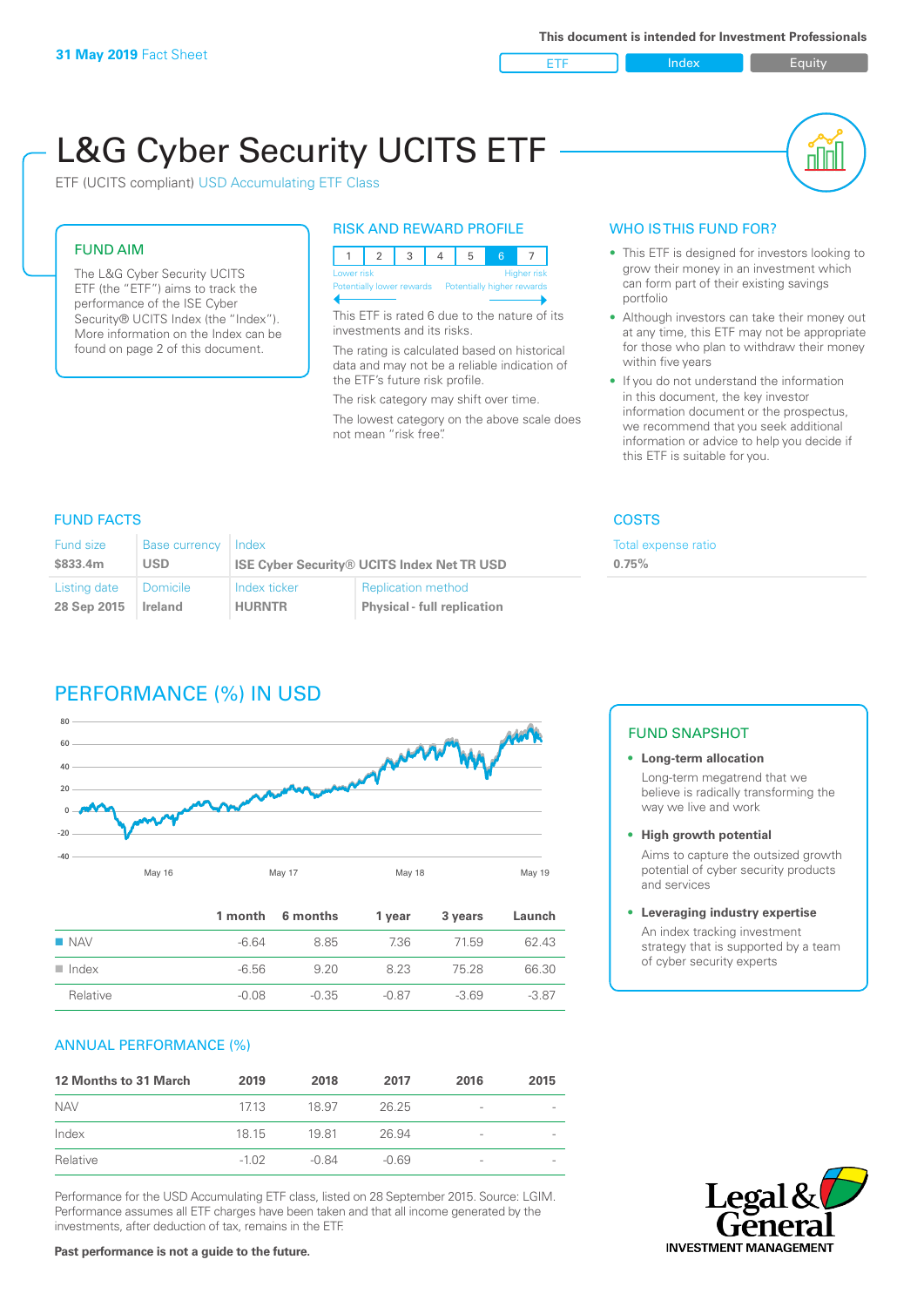# L&G Cyber Security UCITS ETF

#### INDEX BREAKDOWN

The breakdowns below relate to the Index. The ETF's portfolio may deviate from the below. All data source LGIM unless otherwise stated. Totals may not sum to 100% due to rounding.



| <b>CURRENCY (%)</b> |      |
|---------------------|------|
| <b>USD</b>          | 76.6 |
| $\blacksquare$ GBP  | 8.0  |
| $\blacksquare$ JPY  | 7.1  |
| SEK                 | 3.6  |
| ■ KRW               | 3.5  |
| <b>EUR</b>          | 1.1  |
|                     |      |

■ Top 10 constituents 35.7% Rest of Index 64.3% No. of constituents in Index 45

#### TOP 10 CONSTITUENTS (%)

| <b>FFRI</b>                  | 43  |
|------------------------------|-----|
| Sophos Group                 | 42  |
| The KeyW Holding Corporation | 3.9 |
| <b>Fingerprint Cards</b>     | 36  |
| Ahnl ah                      | 35  |
| Cyberark                     | 34  |
| Qualys                       | 33  |
| Akamai Technologies          | 3.3 |
| Rapid7                       | 32  |
| Cisco Systems                | 3 O |
|                              |     |

#### INDEX DESCRIPTION

The Index aims to track the performance of a basket of stocks of companies that are actively engaged in providing cyber security technology and services.

The Index is comprised of companies which are publically traded on various stock exchanges around the world that generate a material proportion of their revenues from the cyber security industry. The industry is deemed to be comprised of companies in the following two subsectors: (1) Infrastructure Providers that develop hardware and software for safeguarding internal and external access to files, websites and networks; and (2) Service Providers that provide consulting and secure cyber-based services.

A company is only eligible for inclusion in the Index if it is of a sufficient size (determined by reference to the total market value of its shares) and it is sufficiently "liquid" (a measure of how actively its shares are traded on a daily basis).

Within the Index, the weights allocated to the Infrastructure Provider and Service Provider subsectors are determined by reference to the relative size of each sector (i.e. the total market value of the shares of all companies within each subsector). Initially, the companies are equally weighted within each subsector. However, an adjustment to the weights is made if any company falls short of a liquidity test that is applied to each company individually.

#### INVESTMENT MANAGER

GO ETF Solutions LLP is the investment manager for each of the exchange traded funds (ETFs) issued by Legal & General UCITS ETF Plc and is responsible for the day-to-day investment management decisions for this ETF. The team is highly experienced with respect to all aspects relating to the management of an ETF portfolio, including collateral management, OTC swap trading, adherence to UCITS regulations and counterparty exposure and monitoring.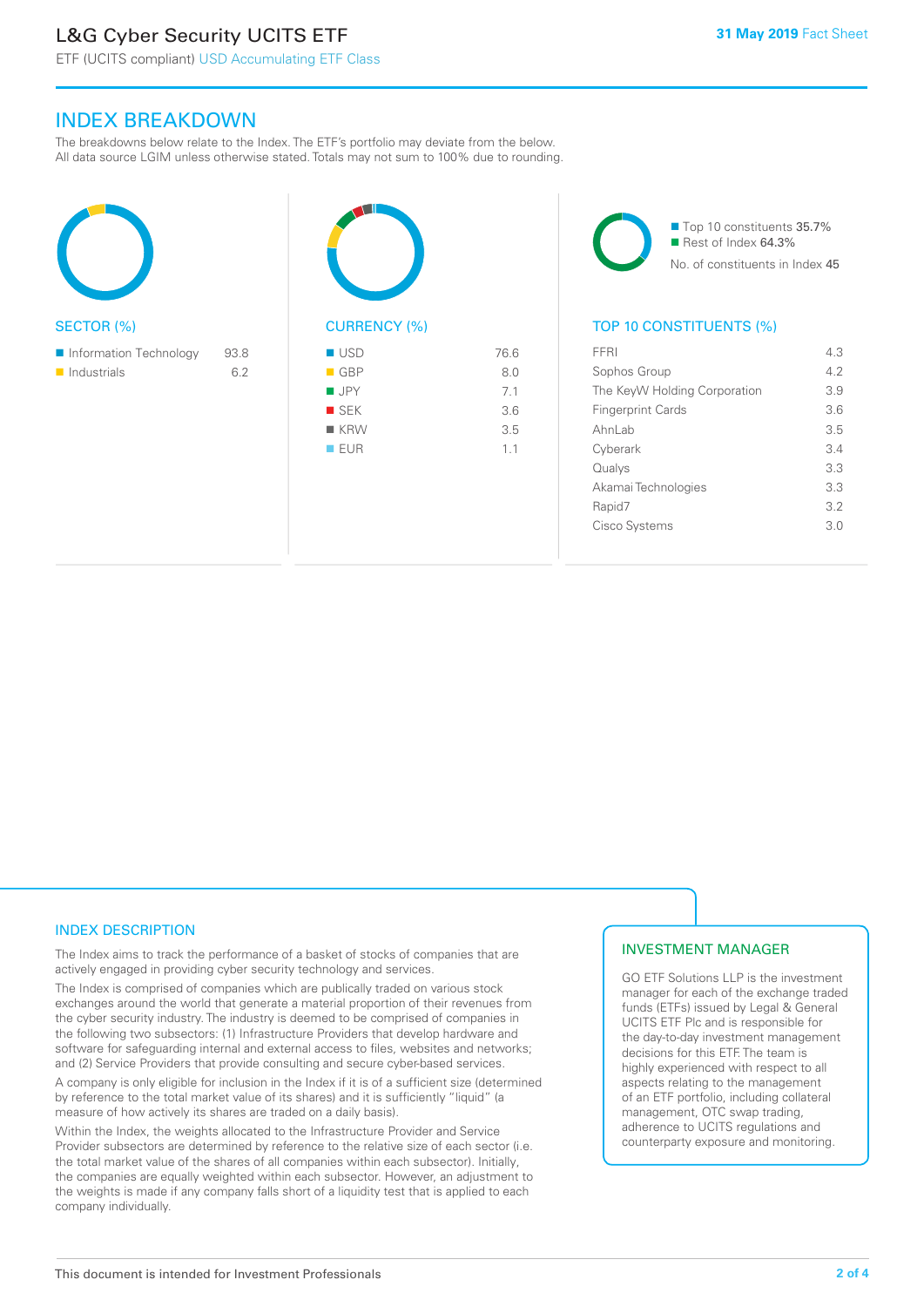# L&G Cyber Security UCITS ETF

ETF (UCITS compliant) USD Accumulating ETF Class

#### KEY RISKS

- The value of an investment and any income taken from it is not guaranteed and can go down as well as up. You may not get back the amount you originally invested.
- An investment in the ETF involves a significant degree of risk. Any decision to invest should be based on the information contained in the relevant prospectus. Prospective investors should obtain their own independent accounting, tax and legal advice and should consult their own professional advisers to ascertain the suitability of the ETF as an investment.
- The value of the shares in the ETF is directly affected by increases and decreases in the value of the Index. Accordingly the value of a share in the ETF may go up or down and a shareholder may lose some or the entire amount invested.
- The ETF's ability to closely track the Index will be affected by its ability to purchase and/or sell the Index constituents and any legal or regulatory restrictions or disruptions affecting them.
- The ETF's ability to closely track the Index will also be affected by transaction costs and taxes incurred when adjusting its investment portfolio generally and/ or to mirror any periodic adjustments to the constituents of the Index. There can be no certainty that ETF shares can always be bought or sold on a stock exchange or that the market price at which the ETF shares may be traded on a stock exchange will reflect the performance of the Index.
- The ETF is subject to the risk that third party service providers (such as a bank entering into swaps with the ETF or the ETF's depositary) may go bankrupt or fail to pay money due to the ETF or return property belonging to the ETF.
- As the Index includes micro, small and medium-sized publicly traded companies, the ETF is subject to the risk that such companies may be more vulnerable to adverse business or economic events and greater and more unpredictable price changes than larger companies or the stock market as a whole.
- The ETF is subject to the risks associated with technology-focused companies and are particularly vulnerable to rapid developments in technology (which may leave their products out-of-date), government regulation and competition from domestic and foreign competitors who may have lower production costs. Such companies may also have difficulties establishing and maintaining patents, copyrights, trademarks and trade secrets relating to their products which could negatively affect their value.

For more in[form](https://www.lgimetf.com/)ation, please refer to the key investor information document on our website Ø

#### TRADING INFORMATION

| <b>Exchange</b>           | <b>Currency ISIN</b> |              | <b>SEDOL</b>   | <b>Ticker</b> | <b>Bloomberg</b> |
|---------------------------|----------------------|--------------|----------------|---------------|------------------|
| London Stock Exchange USD |                      | IE00BYPLS672 | <b>BYPLS67</b> | USPY          | <b>USPYLN</b>    |
| London Stock Exchange GBP |                      | IE00BYPLS672 | BYRGP36        | <b>ISPY</b>   | <b>ISPY IN</b>   |
| Borsa Italiana            | EUR                  | IE00BYPLS672 | <b>BYV7098</b> | <b>ISPY</b>   | <b>ISPY IM</b>   |
| Deutsche Börse            | EUR                  | DE000A14ZT85 | <b>BYN2022</b> | USPY          | <b>USPY GY</b>   |
| <b>SIX Swiss Exchange</b> | <b>CHF</b>           | IE00BYPLS672 | <b>RYSXHT6</b> | <b>ISPY</b>   | <b>ISPY SW</b>   |
| NYSE Euronext             | <b>FUR</b>           | IE00BYPLS672 | <b>BE33SD9</b> | ISPY          | <b>ISPY NA</b>   |

The currency shown is the trading currency of the listing.



#### SPOTLIGHT ON LEGAL & GENERAL INVESTMENT MANAGEMENT

We are one of Europe's largest asset managers and a major global investor, with assets under management of £1,015.50 billion (as at 31 December 2018). We work with a wide range of global clients, including pension schemes, sovereign wealth funds, fund distributors and retail investors.

The AUM disclosed aggregates the assets managed by LGIM in the UK, LGIMA in the US and LGIM Asia in Hong Kong. The AUM includes the value of securities and derivatives positions.

#### COUNTRY REGISTRATION



#### TO FIND OUT MORE



#### **Index Disclaimer**

Nasdaq, Inc. and its respective affiliates do not guarantee the accuracy and/or the completeness of the ISE Cyber Security® UCITS Index (the "Index") or any data included therein and Nasdaq, Inc. and its respective affiliates shall have no liability for any errors, omissions, or interruptions therein. Nasdaq, Inc. and its respective affiliates make no warranty, express or implied, as to results to be obtained by the adviser, owners of the ETF, or any other person or entity from the use of the Index or any data included therein. Nasdaq, Inc. and its respective affiliates make no express or implied warranties, and expressly disclaim all warranties, of merchantability or fitness for a particular purpose or use with respect to the Index or any data included therein. Without limiting any of the foregoing, in no event shall Nasdaq, Inc. or its respective affiliates have any liability for any lost profits or indirect, punitive, special or consequential damages or losses, even if notified of the possibility of such damages.